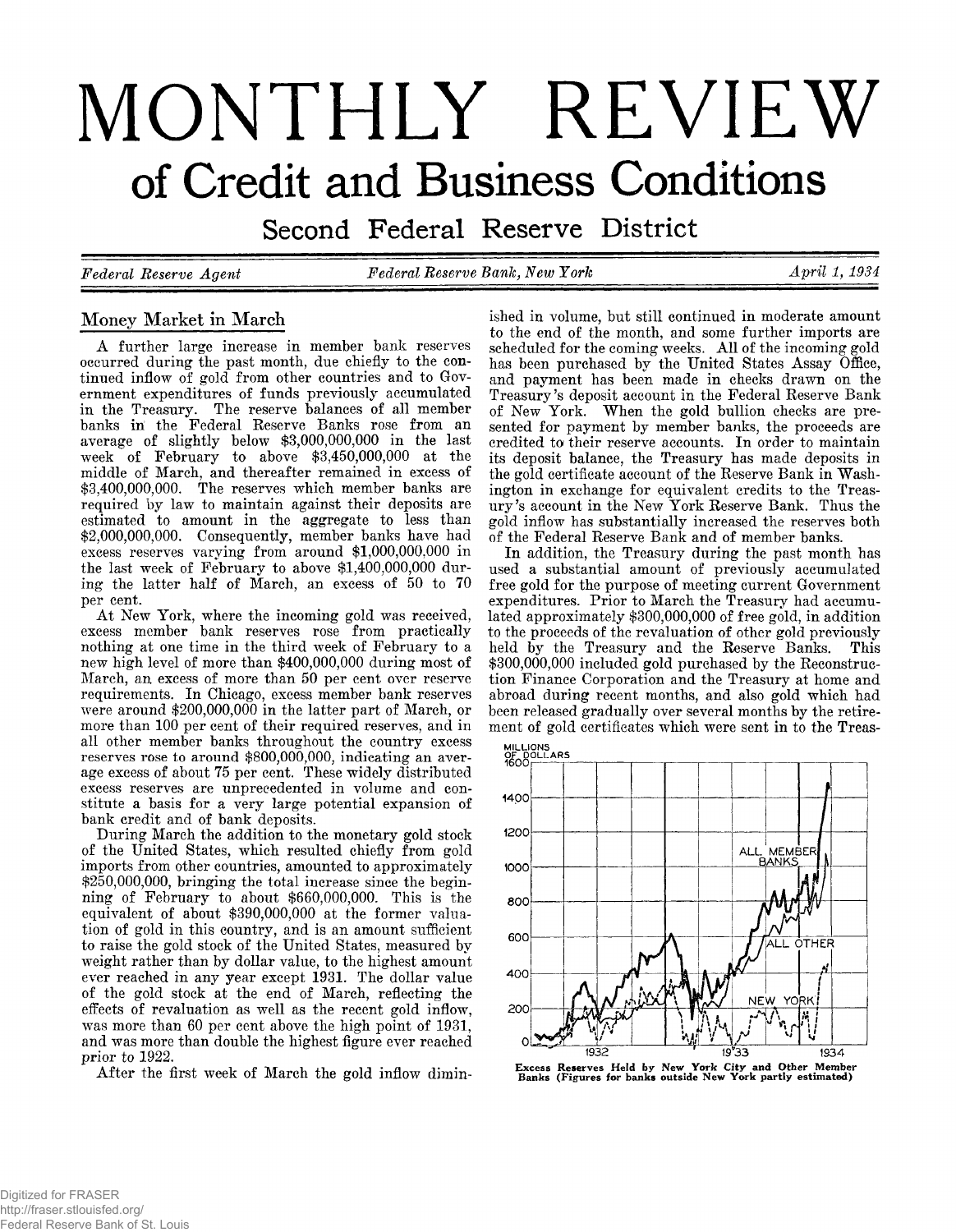**nry for redemption. The use of a considerable amount of this gold made it unnecessary for the Treasury to draw on its balances in depositary banks to meet Government expenditures during the early part of March, and like gold imports, had the effect of strengthening further the reserve position of the Federal Reserve Banks, and of increasing further the excess reserves of member banks.**

**In the latter part of March the collection of first quarter income tax payments on 1933 income caused temporary withdrawals of funds from the commercial banks, but the effect of these tax collections was soon offset by Government expenditures. Near the end of March the Treasury resumed withdrawals of funds from its large balances in depositary banks in order to meet Government disbursements.**

#### **MONEY RATES**

**Reflecting the further large accumulation of excess reserves in New York and elsewhere, rates for open market loans, and yields on short term investments in the New York money market declined still further in March. Short term Government securities especially were in heavy demand, and yields on securities maturing within 6 months declined almost to the vanishing point. Rates for bankers acceptances showed an accompanying reduc**tion from  $\frac{1}{2}$  per cent to  $\frac{1}{4}$  per cent for 90 day unin**dorsed bills, which compares with a quotation of 2 per cent a year ago. Rates on prime open market commerical** paper of 4 to 6 month maturity were also reduced  $\frac{1}{4}$  per cent to  $1$  and  $1\frac{1}{4}$  per cent at the end of March, which **compared with quotations of** *2%* **to 3\*4 per cent a year ago. In general, short term money rates at the end of March were at the lowest levels on record.**

**Money ^Rates at New York**

|                                                                    |                               | Mar. 31, 1933 Feb. 28, 1934 Mar. 29, 1934                                                                                                                                                                          |                      |
|--------------------------------------------------------------------|-------------------------------|--------------------------------------------------------------------------------------------------------------------------------------------------------------------------------------------------------------------|----------------------|
| Stock Exchange call loans                                          |                               |                                                                                                                                                                                                                    | $*34-1$              |
| Stock Exchange 90 day loans<br>Prime commercial paper—4 to 6 month | $2\frac{3}{4} - 3\frac{1}{4}$ | $*3/4-1$<br>$\frac{1}{2}$<br>$\frac{1}{2}$<br>$\frac{1}{2}$<br>$\frac{2}{5}$<br>$\frac{1}{2}$<br>$\frac{2}{5}$<br><br><br><br><br><br><br><br><br><br><br><br><br><br><br><br><br><br><br><br><br><br><br><br><br> | $1 - 1\,\frac{1}{4}$ |
| $Bills - 90$ day unindorsed                                        | - 2                           |                                                                                                                                                                                                                    | $\frac{1}{4}$        |
| Customers' rates on commercial loans                               | £14.79                        |                                                                                                                                                                                                                    | $+2.31$              |
| Treasury securities                                                |                               |                                                                                                                                                                                                                    |                      |
|                                                                    | No yield                      | 0.03                                                                                                                                                                                                               | No yield             |
| Maturing September $(yield)$                                       | 0.83                          | 0.45                                                                                                                                                                                                               | No vield             |
| Maturing December $(vield)$                                        | 0.75                          | 0.62                                                                                                                                                                                                               | 0.11                 |
| Average rate on latest Treasury bill                               |                               |                                                                                                                                                                                                                    |                      |
| sales $-91$ day issue                                              | 1.72                          | 0.57                                                                                                                                                                                                               | 0.08                 |
| $182$ day issue                                                    | .                             | 0.62                                                                                                                                                                                                               | 0.19                 |
| Federal Reserve Bank of New York re-                               |                               |                                                                                                                                                                                                                    |                      |
| $discount rate. \ldots \ldots \ldots \ldots \ldots$                | 334                           | 112                                                                                                                                                                                                                | $1\frac{1}{2}$       |
| Federal Reserve Bank of New York                                   |                               |                                                                                                                                                                                                                    |                      |
| buying rate for 90 day indorsed bills                              | $\mathbf 2$                   | $\frac{1}{2}$                                                                                                                                                                                                      | ₩                    |

**\* Nominal f Average rate of leading banks at middle of month r Revised**

#### **MEMBER BANK CREDIT**

**The volume of member bank credit on the whole showed comparatively little change during the four weeks ended March 21, as some reduction in the last week of February was followed by a gradual increase during March. In the principal New York City banks, total loans and investments showed a net increase of about \$100,000,000, due to a further increase of nearly \$165,000,000 in the Government security holdings of the reporting banks which carried such holdings to a new high level, despite the fact that there was no net increase during the month in the volume of Government securities outstanding. Other security holdings showed an increase of approxi-**

**mately \$90,000,000 for the four week period, which probably represented in part funds advanced to the City of New York, and in part investments in Reconstruction Finance Corporation notes of the proceeds of new capital obtained from the Corporation. Security loans showed a net reduction of \$82,000,000, and other loans declined \$70,000,000. The decline in the latter group of loans probably represented in part the repayment of temporary loans made in February against gold which was in process of being imported to the United States from other countries.**

**For all other weekly reporting member banks throughout the country there was a decline of \$78,000,000 in total loans and investments during the four weeks ended March 21. The Government security holdings of these banks showed a reduction of about \$100,000,000, following a very large increase in the preceding month, but there was a small increase in other investments and practically no change in the volume of loans, either in loans on securities or in other loans.**

**The net demand deposits of the reporting member banks showed a further increase of \$477,000,000 to a new high level since 1931. Nearly \$370,000,000 of this increase was in New York City and included an increase of about \$195,000,000 in the balances of out-of-town banks with their New York City correspondents. There was also an increase in other deposit accounts, however, which amounted to about \$175,000,000 in New York and \$108,000,000 in the 90 other cities covered by the weekly reports.**

#### **BILL MARKET**

**Following a continued strong investment demand for bills during the first week of March and a decline in yields on short term Government securities, bill dealers** reduced their rates by  $\frac{1}{4}$  per cent on March 8. The offering rate became  $\frac{1}{4}$  per cent for maturities up to **90 days, % per cent for 4 month bills, and % per cent for 5 and 6 month bills; these rates are as low as have ever been quoted in the American bill market. The reduction in rates had little effect on the supply of new bills coming into the market or on the investment demand, and consequently dealers' portfolios remained small. Throughout the month, accepting and discounting banks were disposed to withhold bills from the market in view of their strong reserve position, and at the same time they were anxious to make additional investments in bills. The turnover of bills in the market represented largely purchases and sales by banks for the purpose of maintaining diversification in their holdings. Federal Reserve bill holdings declined about \$30,000,000 further in March as a result of maturities.**

**The total volume of bankers bills outstanding at the end of February was \$750,000,000, as compared with \$771,000,000 at the end of January and \$704,000,000 in February 1933. The decline from January to February was the result of a decrease in the volume of export bills, which had shown a sizable increase in January, and a decline in domestic warehouse bills, offset in part by a rise in import bills and bills based on goods stored in or shipped between foreign countries. Despite the February decline in bills outstanding, the volume of bills held by the accepting institutions increased \$14,000,000 further**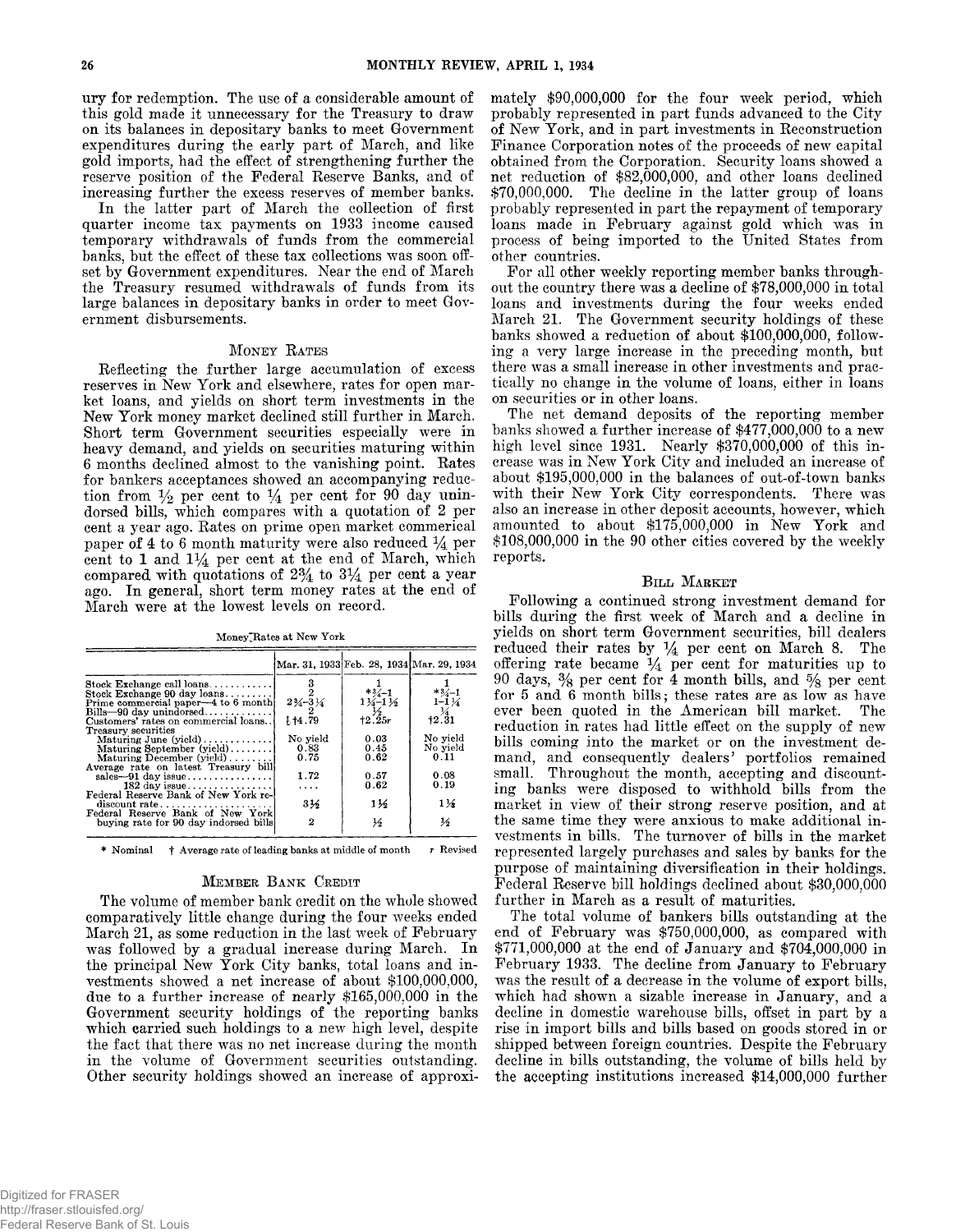to \$581,000,000, or 77<sup>1</sup>/<sub>2</sub> per cent of the amount out**standing.**

#### COMMERCIAL PAPER MARKET

**The prevailing rate for open market commercial paper showed a gradually declining tendency during March, coincident with ease in other divisions of the money market. The month began with prime names of 4-6 month maturity offered at 1% and 1% per cent, but** shortly afterward sales at the lower rate increased and **the 1% per cent rate was dropped from the prevailing range. Around mid-month, there was a further decline to a range of 1-1% per cent which is a new low level for this type of borrowing. Some high grade paper of 90 day maturity was sold in the second half of the month at % per cent. With bank reserves largely in excess of the required amounts, investment demand for commercial paper on the part of the banks continued very active during March, and dealers generally reported insufficient supplies of new paper to fill orders.**

**At the close of February, there was \$117,000,000 of commercial paper outstanding, according to reports of dealers. This amount was 8 per cent larger than the volume a month earlier and 39 per cent in excess of the February 1933 amount.**

#### **Foreign Exchange**

**Foreign exchange quotations were steadier during March than in any month since March 1933. Sterling exchange, as the accompanying diagram shows, rose irregularly throughout most of the month, but the range of fluctuation was relatively narrow, the daily closing rates varying during the month between a low of \$5.06% and a high of \$5.12%. The French franc, whose recent course also appears in the diagram, remained practically unchanged from the end of February through March 19 when the closing quotation was \$0.0658. A sharp upward movement then carried French exchange to \$0.0660% on the 21st, or somewhat above the estimated gold import point to the United States, but an equally sudden** reaction brought the rate down to \$0.06571/2 on the 24th, **and that level was approximately maintained for the rest of the month.**

**Of the other principal gold currencies, the belga and**



Daily Quotations for the Pound Sterling and the French Franc<br>at New York (Latest rates are for March 28)

**the guilder began to rise toward the end of the second week, but Swiss francs failed to gain until the 20th when all three exchanges showed movements similar to those of the French currency. The reichsmark, after moving irregularly upward during the first three weeks of March, fell suddenly from \$0.3970 to \$0.3954 between the 17th and 19th, but subsequently rose temporarily to \$0.3986 and closed on the 28th at \$0.3963. Lire, though somewhat more irregular, fluctuated in manner similar to the French franc, while the Scandinavian currencies tended to follow sterling.**

**The yen fluctuated irregularly between \$0.2998 and \$0.3020 without any well defined trend. Canadian exchange made a small net gain for the month.**

**Closing cable rates at New York**

| Exchange on                                   | Par of<br>Exchange |         |             | Mar. 31, 1933 Feb. 28, 1934 Mar. 29, 1934 |
|-----------------------------------------------|--------------------|---------|-------------|-------------------------------------------|
| Belgium                                       | \$.2354            | \$.1395 | .2330<br>\$ | \$.2333                                   |
| Denmark                                       | .4537              | .1531   | .2267       | .2290                                     |
| English.                                      | 8.2397             | 3.4225  | 5.0650      | 5.1288                                    |
| $\text{France} \dots \dots \dots \dots \dots$ | .0663              | .03928  | .06575      | .06570                                    |
| Germany                                       | .4033              | .2385   | .3960       | .3963                                     |
| $Holland \ldots \ldots \ldots \ldots$         | .6806              | .4035   | .6718       | .6727                                     |
| Italy                                         | .0891              | .0513   | .0857       | .0859                                     |
| $\text{Norway} \dots \dots \dots \dots$       | .4537              | .1755   | .2550       | .2575                                     |
| Span <sub>1</sub> , , , ,                     | .3267              | .0845   | .1357       | .1363                                     |
| $Sweden \dots \dots \dots \dots$              | .4537              | .1815   | .2615       | .2646                                     |
| $Switzerland. \ldots \ldots \ldots$           | .3267              | .1931   | .3225       | .3225                                     |
| $Canada \ldots \ldots \ldots \ldots$          | 1.6931             | .8275   | .9938       | 1.0000                                    |
| $Argentina \ldots \ldots \ldots \ldots$       | .7187              | .2539   | .3377       | .3420                                     |
| Brazil                                        | .2026              | .0762   | .0863       | .0865                                     |
| Uruguay                                       | 1.7511             | .4775   | .7900       | .7900                                     |
| $Japan \ldots \ldots \ldots \ldots \ldots$    | .8440              | .2138   | .2995       | .3020                                     |
| India                                         | .6180              | .2580   | .3825       | .3875                                     |
| $Shanghai*$                                   | .                  | . 2901  | .3506       | .3456                                     |
|                                               |                    |         |             |                                           |

**\* March 31, 1933 quotation for tael; 1934 quotations for new yuan dollar created April 6, 1933, with silver content 71.5 per cent of tael.**

#### Gold Movement

**Gold imports into the United States continued during March, though at a slower rate than in February. Nevertheless, by the end of March, imports of gold at New York by commercial and private banks for sale to the Treasury since the first of February had reached approximately \$610,000,000, of which about \$229,- 000,000 was purchased by the New York Assay Office in March and \$381,000,000 in February.**

**The commercial and private bank imports at New York during March were composed of \$150,000,000 from England, \$31,700,000 from France, \$13,700,000 from Holland, \$12,500,000 from India, \$10,700,000 from Canada, \$5,300,000 from Switzerland, and \$4,700,000 from Mexico. The effect of these shipments on the monetary gold stock of the United States was supplemented by releases of \$1,650,000 of gold previously earmarked for foreign banks at the Federal Reserve Bank of New York. During March, there were also imports of \$28,000,000 of gold from France which were without effect on the monetary gold stock since this represented gold previously acquired abroad and included in the gold stock, and there was an import of \$2,500,000 from Colombia which was immediately earmarked.**

**During February and March, the monetary gold stock of this country has risen about \$660,000,000, reflecting, in addition to the import and release from earmark transactions at New York, some gold imports from the**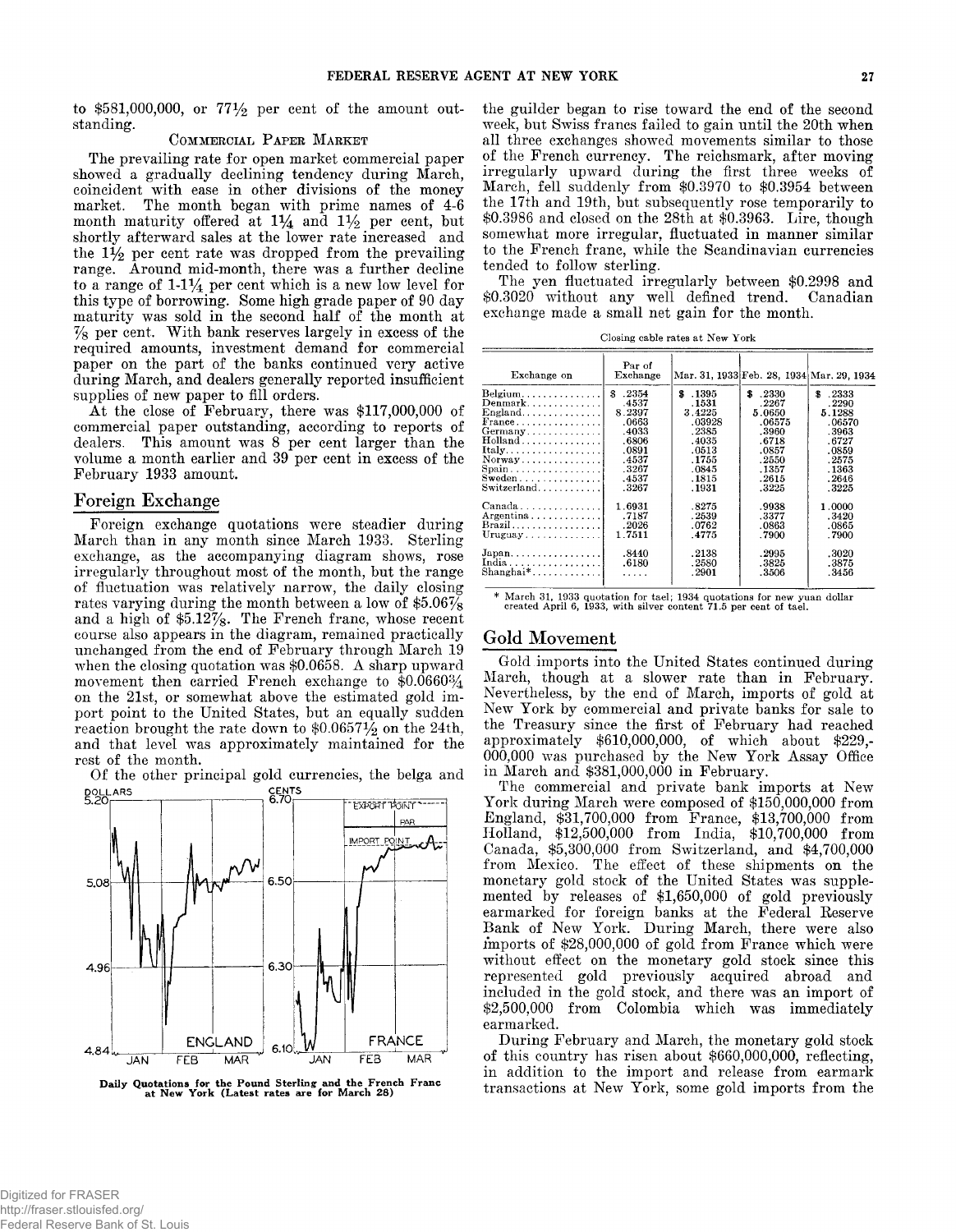**Orient on the Pacific Coast, return of United States gold coin from domestic holders, and the addition of newly mined and scrap gold.**

# **Security Markets**

**Neither bonds nor stocks showed important changes during March in the general level of prices. Trading in bonds was moderately large, but in the stock market the turnover remained small, averaging about 1,300,000 shares daily.**

**United States Government bonds were the strongest section of the bond market. In the first week of March, Treasury bonds advanced about % point, and after the March 8 announcement that the Treasury's March 15 financing would be limited to an issue offered in exchange for the maturing issue, Government bond prices advanced further. Treasury bonds showed an additional advance of 1 point through March 19, or a total gain of** *i y 2* **points from the end of February, and Liberty Loan** issues rose further for an aggregate gain of  $\frac{3}{4}$  of a **point. As a result of this advance together with the increases of previous months, average prices of Government bonds by March 19 had recovered virtually all of the ground lost in the sharp decline of last November, and the average yield on long term Treasury bonds was very close to the previous low point reached just before the middle of 1931. After March 19 some irregularity developed, but Government bond prices closed the month only** *Ys* **point below the high point.**

**Domestic corporation bonds advanced further during the first half of March, and the currently available bond averages rose about 2 points to new high levels since before the September 1931 collapse of bond prices. Subsequently, these bond averages lost about 1 point but in the last week of the month a slightly firmer tendency again was apparent. Although the prices of high grade bonds have risen to levels which compare favorably with those prevailing in the 1928-1930 period, many issues, especially medium grade bonds, still have a considerable distance to advance before the 1928-1930 level is fully restored. Foreign dollar bonds did not do as well as domestic issues in March, for a moderate advance early in the month was followed by substantial declines which reduced average prices somewhat below those of the end of February.**

**In the stock market, no consistent tendency was evident, but as a result of irregular changes from day to day, the general level of prices at the close of the month was slightly lower than at the end of February. The recent level of about 84 for the Standard Statistics Company daily index of 90 stocks compares with 94 at the conclusion of the January advance in prices and with 80 at the opening of the year.**

# New Financing

**The total of new securities publicly offered during March showed a slight increase over the amounts in immediately preceding months, but the volume still remained small. The principal offerings of the month were a \$30,000,000 serial bond issue of the Commonwealth of Pennsylvania, which was sold at prices to yield 3.045 to 3.134 per cent, depending upon maturity; a \$25,000,000**

**issue of short term Federal Intermediate Credit Bank debentures; and a \$15,000,000 issue of American Water Works and Electric Company bonds, the registration of which was reported last month. A number of small State and Municipal offerings made up the balance of March security flotations.**

**United States Treasury financing during March was of comparatively limited volume, and no new funds were raised by the operations, as the Treasury has not been in the market for additional funds in March for the first month since last October. A new issue of 3 per cent Treasury notes maturing in 1938 was put out on March 15 in the amount of \$455,000,000 to replace a maturity of \$460,000,000 of certificates of indebtedness which matured on March 15. The amount of the new issue was limited to the amount of maturing certificates tendered for exchange. Likewise, new Treasury bill issues of \$300,000,000 replaced maturities of the same amount. One-half of the bills sold were of 3 month maturities and half were of 6 month maturities. The average rate for the shorter bills declined from 0.57 per cent on the last issue in February to 0.08 per cent on the March 28 issue, and the rate on the 6 month bills declined from 0.62 per cent on the last February issue to 0.19 per cent on the last March issue. In both cases, the rates for the March 28 issues constituted new low levels for these types of securities.**

# **Com m odity Prices**

**The average level of wholesale commodity prices showed a small rise during the early part of March, but receded slightly later in the month, so that the widely inclusive commodity price index of the Bureau of Labor Statistics showed almost no net change during the four weeks ended March 24. The small advance and the subsequent recession during March in the index chiefly reflected the movements in prices of actively traded raw commodities. Prices of manufactured and industrial products were generally stable during this period.**

**During the first half of March the price of rubber advanced** *1%* **cents to 11% cents a pound, the highest level in almost four years, but subsequently lost a part of this rise. Grain prices also rose in the early part of the month and later receded, showing little net change for March as a whole. Cotton and silver remained near their recent highs until about the middle of the month and thereafter showed small recessions. Scrap steel, following an advance of \$3.25 in the previous three months, declined 50 cents to \$14.25 a ton at Pittsburgh during March, when the expansion of operations in the steel industry was checked. Raw sugar declined 35 points to 2.95 cents a pound, as compared with a February high of 3.42 cents, and silk showed a moderate downward tendency during the month.**

# **Corporation Earnings in 1933**

**Due largely to increased profits in the automobile industry, aggregate net earnings of industrial corpora**tions do not appear to have shown the usual seasonal **decline during the last quarter of 1933, and as a consequence the trend of corporate profits was upward**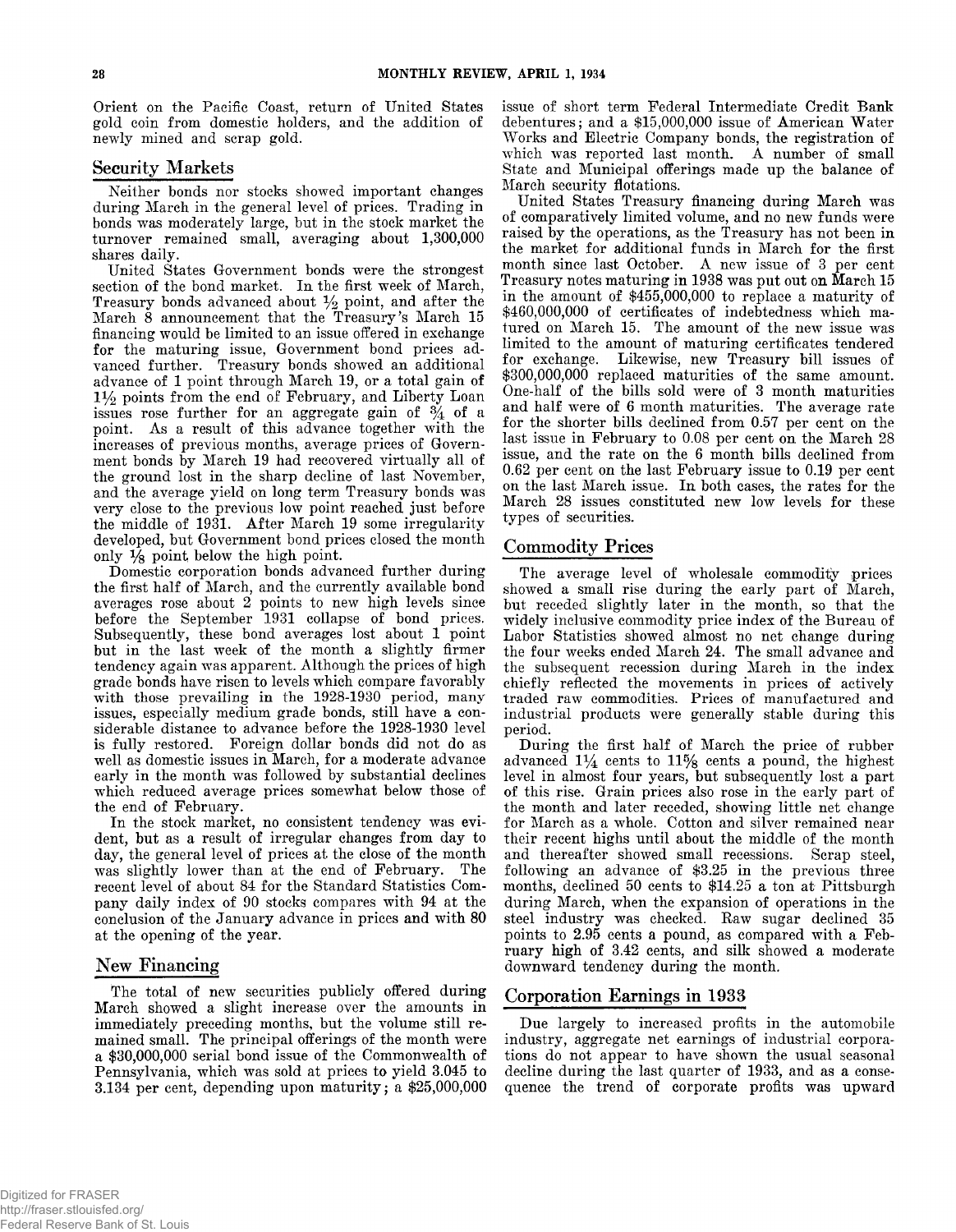**throughout the year. For 1933 as a whole, earnings reports of 743 industrial and mercantile companies which have been published to date indicate net profits of \$673,000,000, as compared with virtually no profit for these same companies in 1932 and with profits of \$753,000,000 in 1931. Aggregate profits, however, remained small in comparison with 1929 or even 1930, as is indicated in the accompanying diagram which also shows the yearly changes that have occurred in the earnings of a number of the more important groups of companies relative to their position in 1929.**

**Of the 35 groups of companies shown in the table, 12 had profits in 1933 following deficits in 1932, 8 showed increased profits, and 10 showed smaller deficits, while only 5 groups earned smaller profits in 1933 than in 1932, and in these cases the reductions were not marked, except for the tobacco companies whose profits had been maintained remarkably well until last year. Analysis of the 743 individual companies shows that 64 per cent reported at least some net profit in 1933, as against only 44 per cent in 1932. One-half of all the companies either had profits in 1933 following deficits in 1932, or reduced the amount of their deficits, and 28 per cent of all companies increased their profits from 1932 to 1933. Of the remaining 22 per cent of the companies, 16 per cent had reductions in the 1932 level of profits, some developing deficits, and 6 per cent reported larger deficits than in 1932.**

**Net operating income of the Class I railroads, also shown in the diagram, increased about 45 per cent from 1932 to 1933. Consequently, in 1933 the railroads as a group approximately covered their interest payments and other fixed charges out of earnings, whereas in 1932 they earned only 80 per cent of their fixed charges.**

**Net operating income of telephone companies and net earnings of other public utility companies underwent further moderate reductions in 1933, but nevertheless these companies did not show as large a shrinkage in earnings from the 1929 level as did industrial corporations and railroads.**

| Corporation group                                                                                                                                                                                                                                                                                                                                                                                                                                                                                                                                                                 | NO. OI<br>Cos.                                                                                                         | 1930                                                                                                                                                                     | 1931                                                                                                                                                                          | 1932                                                                                                                                                                                                | 1933                                                                                                                                                                                                              |
|-----------------------------------------------------------------------------------------------------------------------------------------------------------------------------------------------------------------------------------------------------------------------------------------------------------------------------------------------------------------------------------------------------------------------------------------------------------------------------------------------------------------------------------------------------------------------------------|------------------------------------------------------------------------------------------------------------------------|--------------------------------------------------------------------------------------------------------------------------------------------------------------------------|-------------------------------------------------------------------------------------------------------------------------------------------------------------------------------|-----------------------------------------------------------------------------------------------------------------------------------------------------------------------------------------------------|-------------------------------------------------------------------------------------------------------------------------------------------------------------------------------------------------------------------|
| Office equipment<br>Household equipment<br>Automobiles<br>Meat packing $\ldots \ldots \ldots \ldots$<br>$\text{Shipping} \dots \dots \dots \dots \dots \dots \dots$<br>Mining and smelting (excl. coal,                                                                                                                                                                                                                                                                                                                                                                           | 11<br>18<br>35<br>12<br>9<br>8                                                                                         | 29.0<br>26.9<br>83.7<br>163.6<br>23.4<br>4.5                                                                                                                             | 12.2<br>21.6<br>65.4<br>87.2<br>$-8.1$<br>2.1                                                                                                                                 | 0.2<br>$-2.1$<br>12.8<br>$-34.1$<br>$-9.0$<br>$-0.7$                                                                                                                                                | 8.2<br>21.9<br>83.7<br>85.5<br>20.6<br>1.5                                                                                                                                                                        |
| $\csc$ , and $\csc$ )<br>Leather and shoes<br>Miscellaneous textiles<br>Paper<br>$Rubber. \ldots, \ldots, \ldots, \ldots, \ldots, \ldots$<br>$\text{Clothing} \dots \dots \dots \dots \dots \dots \dots \dots$<br>$Copper \ldots \ldots \ldots \ldots \ldots \ldots$                                                                                                                                                                                                                                                                                                              | 23<br>12<br>$^{22}$<br>16<br>14<br>8<br>9<br>12                                                                        | 45.6<br>11.2<br>3.0<br>3.8<br>$-2.0$<br>$-20.6$<br>2.4<br>12.5                                                                                                           | 25.2<br>11.1<br>- 2.7<br>3.0<br>$-2.3$<br>$-18.7$<br>$-2.1$<br>$-7.3$                                                                                                         | 11.8<br>4.8<br>$-17.8$<br>$-3.2$<br>$-2.5$<br>$-16.9$<br>$-8.3$<br>$-18.9$                                                                                                                          | 43.2<br>15.8<br>22.4<br>3.2<br>2.3<br>7.4<br>1.8<br>3.4                                                                                                                                                           |
| Automobile parts and accessories<br>Motion picture<br>Chemicals and drugs<br>$Miseellaneous$ food products<br>$\text{Confectiometry} \dots \dots \dots \dots \dots$<br>$Beverages \dots \dots \dots \dots \dots \dots$<br>Bakery products<br>$To baseo, \ldots, \ldots, \ldots, \ldots, \ldots,$<br>Printing and publishing<br>Aviation<br>Heating and plumbing<br>Building supplies.<br>$Steel.$<br>Machinery<br>$Electrical equipment \ldots \ldots$<br>Agricultural implements<br>Railroad equipment<br>Coal and $\csc \ldots \ldots \ldots \ldots$<br>Realty<br>Miscellaneous | 47<br>6<br>31<br>44<br>10<br>5<br>11<br>42<br>21<br>11<br>8<br>11<br>37<br>30<br>40<br>26<br>6<br>19<br>17<br>7<br>105 | 26.1<br>24.8<br>172.3<br>170.1<br>25.9<br>21.6<br>49.4<br>137.9<br>121.3<br>30.5<br>1.2<br>12.2<br>35.7<br>174.3<br>39.9<br>99.4<br>26.2<br>50.4<br>16.4<br>7.7<br>168.4 | 5.5<br>$-2.1$<br>134.5<br>142.1<br>22.8<br>21.0<br>40.7<br>$-46.4$<br>123.5<br>18.0<br>1.3<br>0.4<br>$-5.5$<br>$-11.9$<br>$-5.4$<br>49.4<br>— ჩ.0<br>43<br>1.3<br>3.0<br>84.2 | $-18.0$<br>$-23.6$<br>80.5<br>99.0<br>14.3<br>15.6<br>30.3<br>38.5<br>118.6<br>5.9<br>- 3.0<br>$-9.7$<br>$-28.8$<br>-147.4<br>$-25.6$<br>$-14.6$<br>$-17.5$<br>$-17.3$<br>$-16.9$<br>$-3.2$<br>24.3 | 3.2<br>2.3<br>111.4<br>109.3<br>15.0<br>15.4<br>29.1<br>29.2<br>71.8<br>3.0<br>0.1<br>$\overline{\phantom{0}}$<br>1.9<br>$-9.7$<br>$-63.1$<br>$-11.0$<br>$-7.4$<br>$-9.8$<br>$-11.1$<br>$-11.6$<br>$-2.4$<br>90.5 |
| Total $35$ groups                                                                                                                                                                                                                                                                                                                                                                                                                                                                                                                                                                 | 743                                                                                                                    | 1,792.7                                                                                                                                                                  | 752.7                                                                                                                                                                         | 17.5                                                                                                                                                                                                | 673.0                                                                                                                                                                                                             |
| Telephone (net operating income)<br>Other public utilities (net earnings)                                                                                                                                                                                                                                                                                                                                                                                                                                                                                                         | 103<br>67                                                                                                              | 270.7<br>400.9                                                                                                                                                           | 273.1<br>372.9                                                                                                                                                                | 191.6<br>301.2                                                                                                                                                                                      | 183.7<br>279.3                                                                                                                                                                                                    |
| Total public utilities                                                                                                                                                                                                                                                                                                                                                                                                                                                                                                                                                            | 170                                                                                                                    | 671.6                                                                                                                                                                    | 646.0                                                                                                                                                                         | 492 8                                                                                                                                                                                               | 463.0                                                                                                                                                                                                             |
| Class I Railroads (net operating<br>income)                                                                                                                                                                                                                                                                                                                                                                                                                                                                                                                                       | 150                                                                                                                    | 868.9                                                                                                                                                                    | 525.6                                                                                                                                                                         | 326.3                                                                                                                                                                                               | 474.3                                                                                                                                                                                                             |

**(Net profits in millions of dollars)**

**No. of**

**— Deficit**

#### **Balance of Payments of the United States**

**A preliminary estimate of this country's balance of payments for 1933 has recently been issued by the Department of Commerce. According to this estimate, the United States surplus of receipts on current account increased moderately in 1933, being placed at \$193,000,000 as against \$131,000,000 in 1932 and**



Annual Net Profits or Deficits of Industrial and Mercantile Concerns, and Net Operating Income of Class I Railroads in 1933, Compared with Previous Four Years (1929=100 per cent)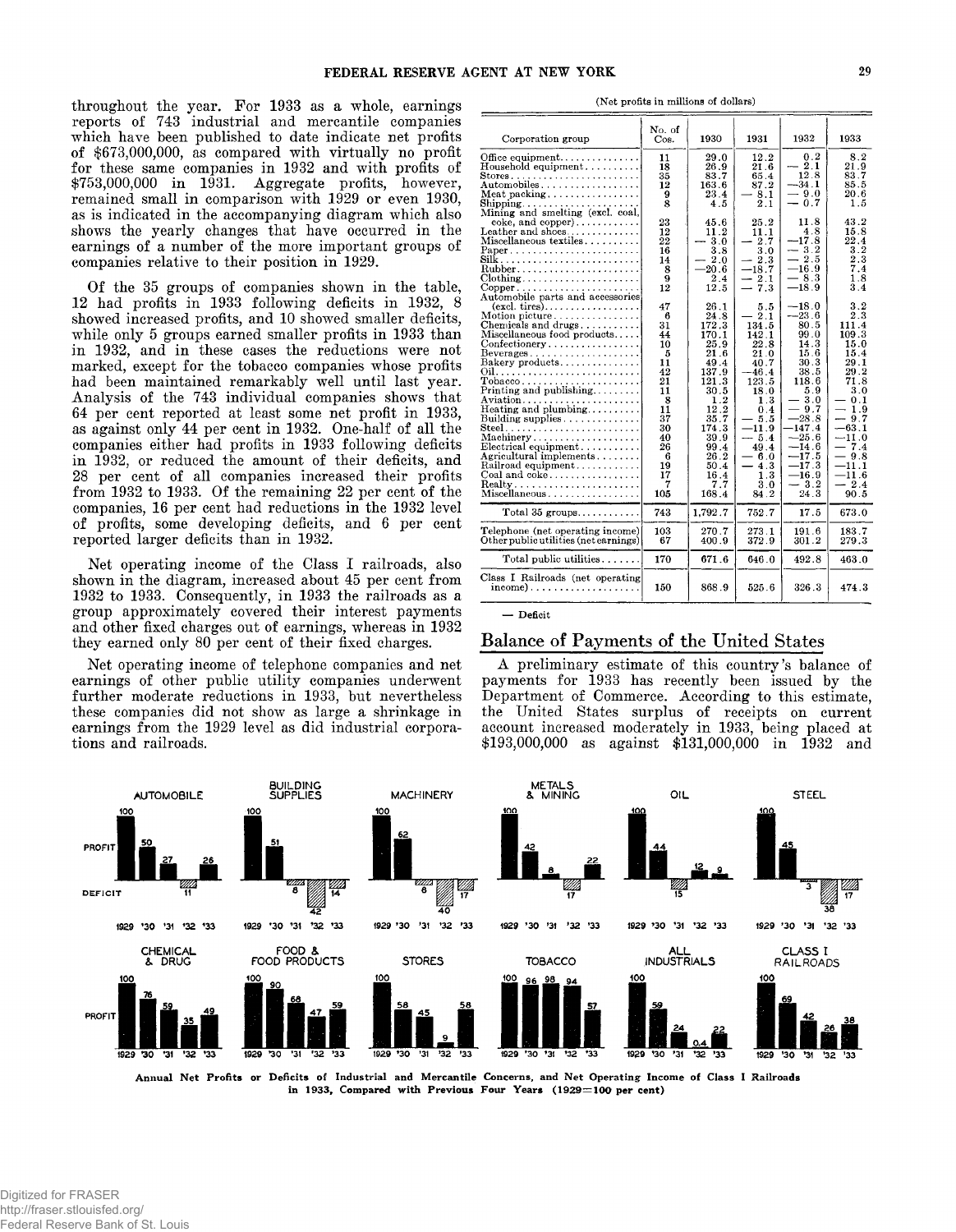**\$160,000,000 in 1931. This increase is attributable to a pronounced falling off in expenditures of American tourists abroad, in remittances of immigrants to foreign countries, and in payments to foreigners for other services. These reductions in payments made abroad, which were probably due at least in part to the depreciation of dollar exchange, were not fully counterbalanced by continued declines in this country's favorable balance of merchandise trade, in war debt receipts, and in income from private investments abroad.**

**As in the previous two years the movement of long term capital was inward during 1933. Virtually no new foreign issues were underwritten in this market, while sinking fund and redemption payments on outstanding foreign issues, although diminished from the previous year's level because of defaults, caused some reduction in the long term debt of foreign countries to the United States. In addition, there was a substantial repatriation of German, British, and other foreign dollar securities during 1933, stimulated no doubt by the discount on dollar exchange following this country's departure from the gold standard in April.**

**A heavy outward movement of short term funds, estimated at \$509,000,000, occurred in 1933 partly during the development of the banking crisis early in the year, and partly during the period following the suspension of gold payments by the United States in April, when the dollar depreciated in value in terms of foreign currencies. The magnitude of this movement is not fully reflected in the estimate given above, because this figure represents the net outflow after deducting a substantial inward movement of funds which resulted from the large repayments of German credits effected in 1933.**

**During February and March the outward movement of short term funds was reflected in gold withdrawals, but following the suspension of gold payments the dollar funds which became available to foreigners were utilized by them in repatriating foreign dollar securities, repaying credits, and meeting the surplus of payments due to the United States on current transactions.**

**The following table shows the net amounts due the United States by foreign countries or due foreign countries by the United States on account of various types of transactions.**

**Net figures in millions of dollars ( + represents cash claims against foreigners; — represents cash claims against U.S.)**

|                                                                                                                                                    | 1932                                                  | 1933                                                   |
|----------------------------------------------------------------------------------------------------------------------------------------------------|-------------------------------------------------------|--------------------------------------------------------|
| I. Current Account<br>Merchandise<br>Tourist expenditures<br>Immigrant remittances and charitable contributions<br>Income from foreign investments | $+247$<br>$-375$<br>--163<br>$+393$<br>$+99$<br>$-70$ | $+152$<br>$-220$<br>$-107$<br>$+367$<br>$+20$<br>$-19$ |
|                                                                                                                                                    | $+131$                                                | $+193$                                                 |
| II. Capital Account                                                                                                                                | $-451$<br>$+217$                                      | $-509$<br>$+137$                                       |
|                                                                                                                                                    | $-234$                                                | $-372$                                                 |
| III. Gold shipments and earmarkings                                                                                                                | $-11$                                                 | $+232$                                                 |
| IV. Errors and omissions                                                                                                                           | $+114$                                                | $-53$                                                  |

## **Production**

**In March the average level of basic industrial operations was higher than in the previous month, but a slackening of the upward tendency was reported in some of the principal manufacturing lines in the latter part of the month. Although the output of the steel, automobile, and cotton textile industries for March as a whole appears to have increased considerably from February, even after seasonal adjustment, weekly estimates of activity in these industries indicated an interruption of the upward movement in the second half of the month. Thus, for example, the operating ratio in the steel industry rose from a February average of 43 per cent of capacity to about 50 per cent early in March, but remained at or slightly below this level during the remainder of the month. The output of coal and electric power in the first half of March did not show the usual seasonal recessions, probably owing in part to the unusually cold weather in that period.**

**In February, the seasonally adjusted index of industrial production computed by the Federal Reserve Board rose 3 points to 81 per cent of the 1923-1925 average, following increases of equal magnitude in the previous two months. The index for February was about midway between the July 1933 high point and the low point reached in the summer of 1932.**

| (Adjusted for seasonal variations and usual year to year growth) |  |
|------------------------------------------------------------------|--|
|------------------------------------------------------------------|--|

|                                                                                                                                            |                                  | 1933                             |                                    | 1934                             |  |
|--------------------------------------------------------------------------------------------------------------------------------------------|----------------------------------|----------------------------------|------------------------------------|----------------------------------|--|
|                                                                                                                                            | Feb.                             | Dec.                             | Jan.                               | Feb.                             |  |
| Metals<br>Pig iron<br>$\text{lead}$<br>Tin deliveries                                                                                      | 18<br>26<br>35<br>39<br>45       | 41<br>52<br>59<br>58<br>45       | 41<br>45<br>56<br>58<br>42         | 41<br>53<br>54<br>59             |  |
| Automobiles<br>Passenger cars<br>Motor trucks                                                                                              | 25<br>29                         | 21<br>74                         | 36<br>94                           | 50n<br>83n                       |  |
| Fuels<br>Bituminous coal<br>Anthracite coal<br>Petroleum, crude<br>$Petroleum products. \ldots. \ldots. \ldots. \ldots.$<br>Electric power | 66<br>77<br>39<br>69<br>64<br>64 | 65<br>75<br>56<br>68<br>62<br>65 | 67<br>103<br>55<br>69<br>65<br>64p | 77p<br>113n<br>60<br>68 v<br>65p |  |
| Textiles and Leather Products<br>Cotton consumption<br>Silk consumption<br>Rayon deliveries                                                | 77<br>86<br>55<br>92<br>74       | 65<br>75<br>42<br>91<br>103      | $77 -$<br>90<br>60<br>102p<br>99   | 82p<br>89 p<br>60                |  |
| Foods and Tobacco Products<br>Wheat flour<br>Sugar deliveries<br>Tobacco products                                                          | 88<br>88<br>80<br>77             | 95<br>82<br>87<br>80             | 103<br>92<br>77<br>88              | 95<br>91<br>88p<br>85            |  |
| Miscellaneous<br>Newsprint paper                                                                                                           | 37<br>39<br>23<br>60<br>66       | 30<br>75<br>34<br>66<br>76       | 42<br>38<br>63<br>73r              | 55<br>33<br>72                   |  |

*p* **Preliminary** r **Revised**

# **Employment and Payrolls**

**During the period from the middle of January to the middle of February about 375,000 workers were returned to employment in manufacturing industries in the United States, and the weekly earnings of factory workers increased \$13,500,000, according to Department of**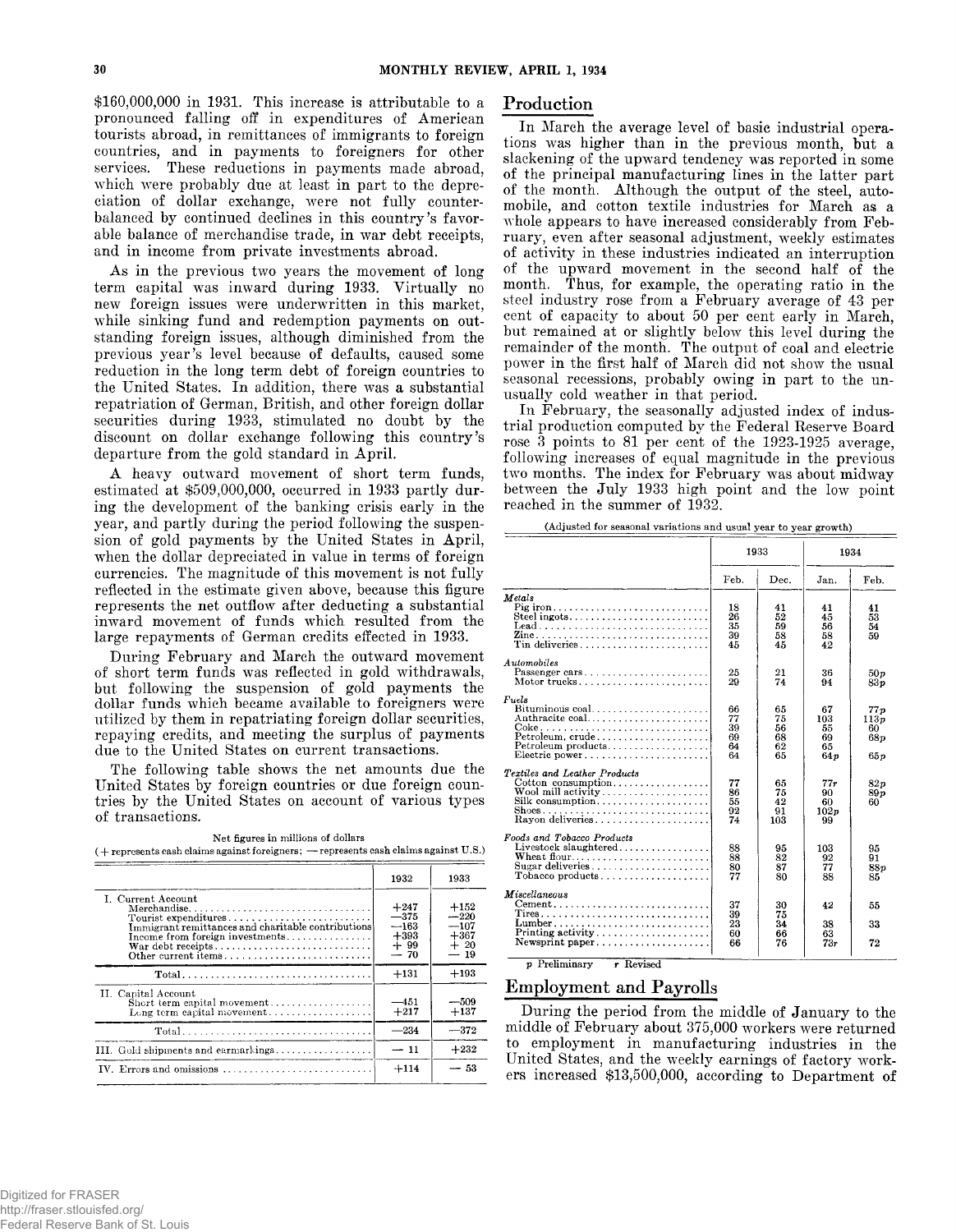

**Labor estimates. These gains greatly exceeded the usual January to February increases, and as a result the seasonally adjusted indexes of factory employment and payrolls recovered sharply to about the same level as last September. This level, as the accompanying diagram indicates, is the highest that has been reached since the** The January to February rise in **factory employment and payrolls was associated with the expansion of manufacturing activity in that period, and increases in general were most pronounced in industries such as automobiles and textiles which had the greatest advances in output. Further substantial gains in factory working forces and wage payments during March were tentatively indicated by trade union reports to the American Federation of Labor.**

**Employment in out of door activities was adversely affected during February by the unusually severe weather in many sections of the country. The number of workers engaged on private building projects is estimated to have shown a decline of about 50,000, and the demand for farm labor remained small. In addition, the staffs of retail establishments were slightly reduced in accordance with the seasonal tendency.**

**The decline in private employment in all non-manufacturing activities offset only a small part of the increase in factory employment, and private employment as a whole showed an increase of about 350,000 in February, according to an estimate of the American Federation of Labor. The number of workers provided with relief jobs by the Civil Works Administration was substantially reduced, however, from a peak of over 4,000,000 at the middle of January to 2,900,000 in the last week of February.**

# **Indexes of Business Activity**

**At least the usual seasonal expansion in the general level of trade and business activity during the first half of March is indicated by the limited data now available. Railway loadings of merchandise and miscellaneous freight showed about the customary seasonal increase, while retail trade reports indicated some improvement. Department store sales in the New York Metropolitan area increased from the previous month's level by con-** **siderably more than could be expected from seasonal influences, including the early date of Easter.**

**During February, no consistent tendency was discernible in this bank's indexes of distribution and business activity.**

|  |                                        |  | (Adjusted for seasonal variations, for usual year to year growth, |
|--|----------------------------------------|--|-------------------------------------------------------------------|
|  | and where necessary for price changes) |  |                                                                   |

|                                                                                                                                                                                                                                                                                                                                                                                                                         | 1933                                                            |                                                                | 1934                                                            |                                                            |
|-------------------------------------------------------------------------------------------------------------------------------------------------------------------------------------------------------------------------------------------------------------------------------------------------------------------------------------------------------------------------------------------------------------------------|-----------------------------------------------------------------|----------------------------------------------------------------|-----------------------------------------------------------------|------------------------------------------------------------|
|                                                                                                                                                                                                                                                                                                                                                                                                                         | Feb.                                                            | Dec.                                                           | Jan.                                                            | Feb.                                                       |
| Primary Distribution<br>Car loadings, merchandise and misc<br>$\text{Exports}$<br>Imports<br>Wholesale trade                                                                                                                                                                                                                                                                                                            | 51<br>55<br>41<br>48<br>45<br>81                                | 59<br>58<br>60<br>62<br>60<br>99                               | 61<br>60<br>52<br>55<br>70<br>93                                | 60<br>68<br>55p<br>53 p<br>96                              |
| Distribution to Consumer<br>Department store sales, $U.S.$<br>Department store sales, 2nd Dist<br>Chain grocery sales<br>Other chain store sales<br>Mail order house sales<br>$Advertising \ldots \ldots \ldots \ldots \ldots \ldots \ldots$<br>Gasoline consumption<br>Passenger automobile registrations                                                                                                              | 67<br>75<br>61<br>73<br>68<br>51<br>68<br>31                    | 70<br>72<br>52<br>73<br>61<br>56<br>69<br>36                   | 70<br>70<br>50<br>80<br>70<br>54<br>83<br>27p                   | 68p<br>69<br>49<br>76<br>72<br>44 p                        |
| General Business Activity<br>Bank debits, outside New York City<br>Bank debits, New York City<br>Velocity of demand deposits, outside New<br>Shares sold on N.Y. Stock Exchange<br>Life insurance paid for $\dots \dots \dots \dots$<br>Employment in the United States<br>$\mathbf{Business \; failures.} \dots \dots \dots \dots \dots \dots \dots$<br>New corporations formed in N.Y. State<br>Real estate transfers | 59<br>59<br>72<br>51<br>53<br>75<br>61<br>100<br>17<br>81<br>58 | 58<br>42<br>72<br>50<br>86<br>67<br>73<br>47<br>54<br>63<br>54 | 57<br>43<br>72<br>53<br>133<br>73<br>73<br>42<br>47<br>65<br>50 | 60p<br>49<br>72<br>59<br>150<br>68<br>76<br>43<br>28<br>56 |
| General price level*<br>Composite index of wages*                                                                                                                                                                                                                                                                                                                                                                       | 124<br>172<br>128                                               | 132<br>177<br>135                                              | 134p<br>180p<br>136                                             | 135p<br>180p<br>138                                        |

**p Preliminary \* 1913 average = 100**

# **Building**

**During the first three weeks of March, there was a large rise in building and engineering contract awards, following the sharp recession in February. Contracts for public works and utility projects, for other nonresidential construction, and for residential work as well, all increased much more than seasonally. As a result, contracts for this part of March were nearly 50 per cent larger than for the whole of February, and the average daily amount was above the January level.**

**The February total of building and engineering contracts for 37 States amounted to about one-half of the January volume, but remained more than 80 per cent larger than a year previous. The decline from January was attributed entirely to curtailment of the rate of contract awards by public agencies, chiefly the Public Works Administration and the Civil Works Administration; publicly financed building contracts dropped from \$157,000,000 in January to \$65,000,000 in February, while privately financed building rose slightly from \$29,000,000 to \$31,000,000. Due to the drop in publicly financed projects, this bank's index of building contracts declined to 28 per cent of the computed trend of past years, as compared with the recent high point of 54 in December, but the increase reported for the first part of March will go a long way in raising the index toward the level which prevailed in December.**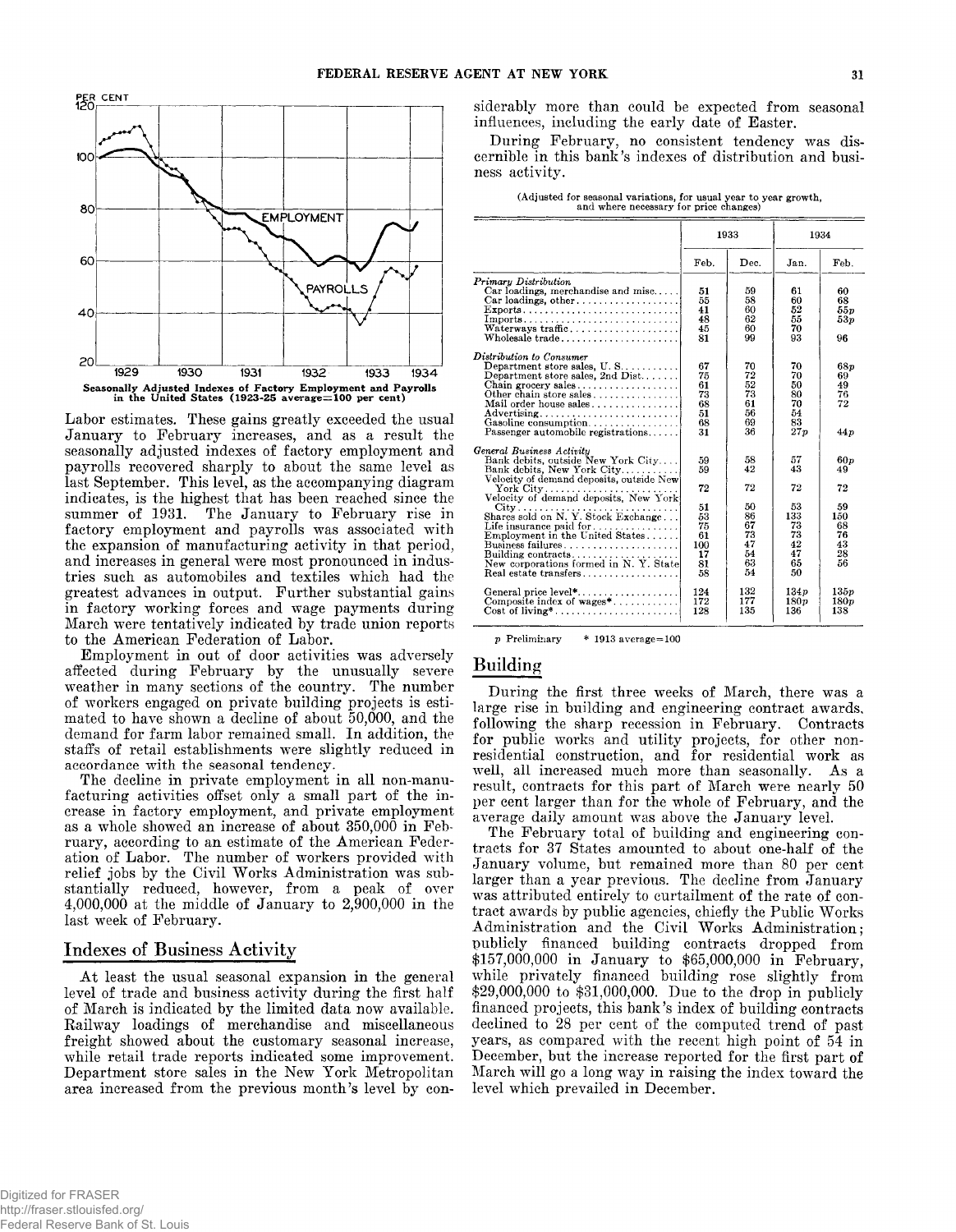**The value of this country's foreign merchandise trade in February showed less than the usual seasonal decline from the preceding month. Total exports were valued at \$163,000,000 and general imports at \$133,000,000, the largest February totals since 1931, but nevertheless only about one-third the corresponding values in 1929. Both exports and imports showed increases in dollar value of about 60 per cent over the low figures of a year ago. The gain in exports was the largest in recent months, but the gain in imports was not quite as large as the unusual increases reported in July and August of last year.**

**Exports during February of crude foodstuffs, chiefly grains, were about one-third larger in volume than the small exports of a year ago, and more than twice as large in value. Exports of semi-manufactures, largely refined copper and iron and steel products, showed an increase of 85 per cent in value over February 1933, and exports of crude materials, among which raw cotton is the leading item, increased 70 per cent in value. The recent rise in foreign demand for American cotton was especially notable in the cases of Japan and the United Kingdom; February shipments to these countries showed increases in quantity of 51 and 14 per cent, respectively, over a year ago.**

**Among the imports (currently analyzed on the basis of consumption and not strictly comparable with a year ago), crude materials have had a larger increase in value than any other major group— somewhat over 75 per cent. Receipts of crude rubber and raw silk, leading items in this class of imports, increased 64 and 28 per cent, respectively, in volume.**

#### **Department Store Trade**

**During the first half of March, total sales of department stores in the Metropolitan area of New York were 36 per cent larger than in the corresponding period last year, and even excluding liquor sales the increase amounted to 33 per cent. This substantial advance is accounted for in part by the banking holiday in March 1933, but nevertheless indicates a more than seasonal increase in retail trade during the past month. Compared with the corresponding period of 1932 sales this year, exclusive of liquor sales, were about 2 per cent smaller, and compared with the same period in 1931 this year's sales were 23 per cent less.**

**Total February sales of the reporting department stores in this district were about** *G1/^* **Per cent higher than a year ago, a slightly less favorable comparison on an average daily basis than in the previous month. Excluding liquor sales, the increase over a year ago amounted to approximately 4 per cent. Sizable advances in sales were reported by the Buffalo and Northern New York State department stores; the increase in sales of the Buffalo stores was the largest since August 1933, and for the Northern New York State department stores the increase was the largest since October 1928, due partly to an unusually large decline in sales in that section in February 1933. The increases in sales of the Rochester and Southern New York State department stores, on an average daily basis, were of about the same proportions**

**Foreign Trade as in the previous month, and total sales of the New York City, Syracuse, and Bridgeport department stores were well above those of a year ago, although on an average daily basis, the increases were not as large as in the preceding month. For the remaining localities comparisons with a year ago were less favorable than in January. Sales of the leading apparel stores in this district showed a sizable increase for the third consecutive month.**

|                                                                                                                                    |                                                                                                                                               | Percentage change<br>from a year ago                                                      | Per cent of<br>Et accounts<br>outstanding<br>January 31                                     |                                                                                             |
|------------------------------------------------------------------------------------------------------------------------------------|-----------------------------------------------------------------------------------------------------------------------------------------------|-------------------------------------------------------------------------------------------|---------------------------------------------------------------------------------------------|---------------------------------------------------------------------------------------------|
| Locality                                                                                                                           |                                                                                                                                               | Stock<br>on hand                                                                          |                                                                                             | collected in<br>February                                                                    |
|                                                                                                                                    | Net<br>sales                                                                                                                                  | end of<br>month                                                                           | 1933                                                                                        | 1934                                                                                        |
| New York<br>$Rochester.$<br>Northern New York State<br>Southern New York State<br>Hudson River Valley District<br>Capital District | $+7.0$<br>$+17.2$<br>9.0<br>$\pm$<br>$\div$<br>6.4<br>$\div$<br>1.8<br>$+$<br>9.4<br>$^{+}$<br>5.4<br>$+13.8$<br>$+13.2$<br>$-2.9$<br>$+ 6.4$ | $+26.6$<br>$+7.8$<br>$+10.1$<br>$+3.4$<br>$+23.0$<br>$+7.0$<br>$+0.4$<br>.<br>.<br>.<br>. | 40.2<br>37.4<br>41.1<br>24.1<br>37.6<br>28 1<br>26.3<br>$\sim$ $\sim$ $\sim$<br>.<br>.<br>. | 42.9<br>36.4<br>43.3<br>28.7<br>37.4<br>31.2<br>24.8<br>.<br>$\sim$ $\sim$ $\sim$<br>.<br>. |
| All department stores                                                                                                              | $+6.6$                                                                                                                                        | $+22.0$                                                                                   | 37.7                                                                                        | 39.4                                                                                        |
| Apparel stores                                                                                                                     | $+12.2$                                                                                                                                       | $+38.7$                                                                                   | 37.4                                                                                        | 39.6                                                                                        |
|                                                                                                                                    |                                                                                                                                               |                                                                                           |                                                                                             |                                                                                             |

# **W holesale Trade**

**During February, total dollar sales of the reporting wholesale firms in this district averaged 45 per cent above the low level of a year ago, the largest increase since last August. Sales of the jewelry concerns showed the greatest percentage increase ever reported to this bank, owing in part to the exceptionally low level of sales in February 1933. Sales of wholesale grocery firms were 50 per cent higher than last year, and even excluding liquor sales, the increase amounted to 30 per cent, the largest advance since last summer. In a number of other lines also, including shoes, paper, cotton goods, men's clothing, and diamonds, the increases over a year ago were the most substantial since last summer. The comparisons for sales of drugs and silk goods were slightly more favorable this month than last, but the increases shown by the stationery and hardware firms were not as large as those reported last month.**

| Commodity                                                                                                             |                                                                                                                       | Percentage<br>change<br>February 1934<br>compared with<br>February 1933            | Per cent of<br>accounts<br>outstanding<br>Januarv 31<br>collected in<br>February |                                                                              |
|-----------------------------------------------------------------------------------------------------------------------|-----------------------------------------------------------------------------------------------------------------------|------------------------------------------------------------------------------------|----------------------------------------------------------------------------------|------------------------------------------------------------------------------|
|                                                                                                                       | Net<br>sales                                                                                                          | Stock<br>end of<br>month                                                           | 1933                                                                             | 1934                                                                         |
| Groceries<br>Men's clothing<br>Cotton goods<br>$Stationery. \ldots. \ldots. \ldots. \ldots. \ldots. \ldots.$<br>Paper | $+50.3$<br>$+42.5$<br>$+48.3$<br>$-3.7*$<br>$+56.0$<br>$+4.1$<br>$+20.5$<br>$+15.2$<br>$+28.3$<br>$+51.9$<br>$+182.3$ | $+66.7$<br>.<br>.<br>$-29.0*$<br>$+2.8$<br>$+33.9$<br>.<br>.<br>$-13.9$<br>$-26.7$ | 73.7<br>29.4<br>30.7<br>56.0<br>29.4<br>22.4<br>36.2<br>51.8<br>40.2<br>19.4     | 87.4<br>43.7<br>34.0<br>53.9<br>29.2<br>22.4<br>32.4<br>49.4<br>46.0<br>34.6 |
|                                                                                                                       | $+45.0$                                                                                                               | .                                                                                  | 44.8                                                                             | 52.2                                                                         |

**\* Quantity figures reported by the National Federation of Textiles, Incor-porated, successor to the Silk Association of America Incorporated; not included in weighted average for total wholesale trade.**